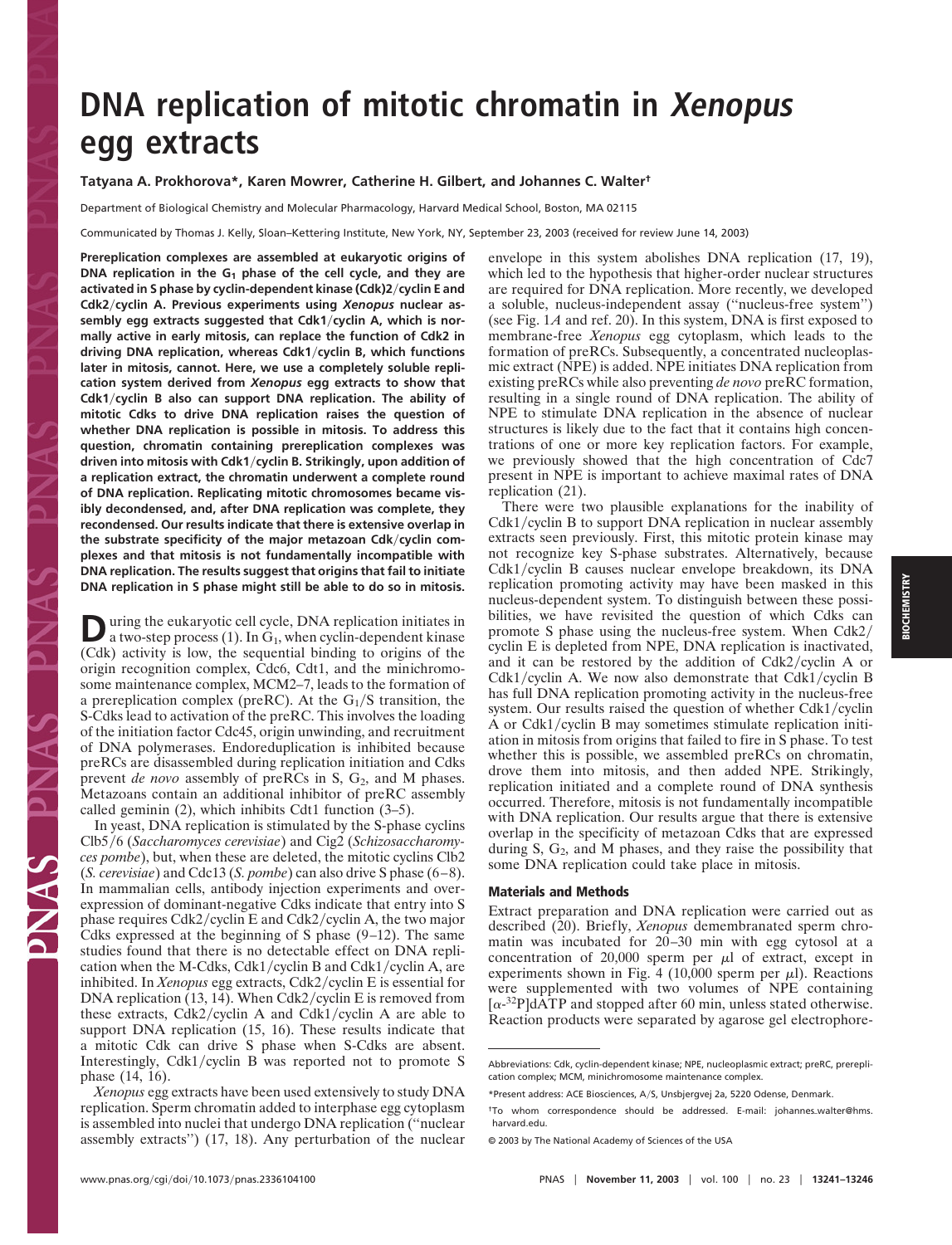sis, and DNA replication was measured by using a Phosphor-Imager (Molecular Dynamics) (22). To estimate the percentage of DNA replicated in Fig. 4*C*, the endogenous concentration of dATP in replication reactions was determined to be 100  $\mu$ M, and this information was used to calculate how many nanograms of DNA had been synthesized (18).

Recombinant human Cdk2/6-His-cyclin E, human Cdk2/6-His-cyclin A, and human 6-His-cyclin A were produced and purified as described  $(23)$ . The cyclin/Cdk concentration was typically  $0.2-0.4$  mg/ml. The minimum concentration of each  $Cdk/cyclin$  required to achieve at least 50% DNA replication in Cdk2-depleted egg extracts was used. The minimum concentrations were  $\approx 30$  ng/ $\mu$ l for Cdk2/cyclin E,  $\approx 3$  ng/ $\mu$ l for cyclin A, and  $\approx$ 3 ng/ $\mu$ l for Cdk2/cyclin A. Human Cdk1/cyclin B was produced in insect cells as described (24) and was used at  $\approx 35$  $ng/\mu l$  to induce mitosis.

H1 kinase assays were performed in kinase buffer (250 mM sucrose,  $10 \text{ mM } MgCl<sub>2</sub>$ ,  $50 \text{ mM } KCl$ ,  $10 \text{ mM } Hepes$ ,  $pH 7.7$ ) supplemented with 40  $\mu$ M cold ATP,  $\approx$  2  $\mu$ Ci of [ $\gamma$ <sup>-32</sup>]ATP, 0.2 mg/ml histone H1 (Sigma), and 50 mM  $\beta$ -glycerophosphate. Ten microliters of the above mixture was supplemented with 0.01  $\mu$ l of the extract to be assayed and incubated at room temperature for 5 min, and the reaction was stopped by the addition of 11  $\mu$ l of  $2 \times$  SDS protein gel loading buffer. Reaction products were separated by PAGE, and the amount of incorporated radioactivity was measured by using a PhosphorImager.

Bio-dUTP immunofluorescence was performed essentially as described [31], except that chromatin was cross-linked with 4% formaldehyde in 10 volumes of buffer XBE2 (25), and chromatin was pelleted at 7,000 rpm in an HB-6 swinging bucket rotor.

Rabbit polyclonal antibodies against *Xenopus* Cdk2 protein were produced and affinity-purified by Bethyl Laboratories (Montgomery, TX) by using C-terminal peptide PFFRDVS-RPTPHLI. For immunodepletions, these antibodies were bound to recombinant protein A-Sepharose Fast Flow (PAS, Amersham Pharmacia Biosciences) at concentrations of  $15-20$  mg/ml resin. One volume of extract was incubated three consecutive times for 1 h with  $0.2$  volumes of PAS/antibody beads. To deplete cyclin E, 20  $\mu$ l of NPE was incubated for 3 h with PAS bound to 5  $\mu$ g of affinity-purified cyclin E1 antibody (20). Western blotting was performed by using the above antibodies and anti-MCM7 (26). Anti-XCAP-E (Smc2) antibodies (27) were a kind gift from Dr. Tatsuya Hirano (Cold Spring Harbor Laboratory, Cold Spring Harbor, NY).

#### **Results**

To determine the range of Cdks that can support DNA replication in the nucleus-free system, it was first necessary to remove endogenous Cdk2/cyclin E. *Xenopus* egg cytosol contains  $\approx 50$ nM Cdk2/cyclin E  $(28, 29)$ , whereas the concentration of this kinase in NPE is  $\approx$  1.25  $\mu$ M (20). We asked whether removal of Cdk2 from NPE is sufficient to abolish DNA replication. Sperm chromatin was incubated with undepleted egg cytosol to form preRCs and then supplemented with mock-depleted NPE (NPEmock) or NPE from which Cdk2 had been quantitatively removed (NPE<sup>Cdk2-</sup>; Fig. 1B). Compared with NPE<sup>mock</sup>, NPE<sup>Cdk2-</sup> was inactive for DNA replication (Fig. 1*C*, compare columns 1 and 2), and readdition of recombinant Cdk2/cyclin  $E$ restored DNA replication (Fig. 1*C*, column 3). Similarly, depletion of cyclin E from NPE, a procedure that codepletes  $>95\%$ of Cdk2 (Fig. 1*D*), was sufficient to abolish DNA replication, and the effect was largely reversed by readdition of  $Cdk2/cyclin E$ (Fig.  $1E$ ). We conclude that cytosolic Cdk2/cyclin E is insufficient to support DNA replication, and that this protein kinase must be supplied by NPE. We next measured DNA replication when  $NPE<sup>ndck</sup>$  and  $NPE<sup>Cdk2</sup>$  were mixed in different ratios and added to preRCs formed in undepleted egg cytosol. As seen in Fig. 1*F*, the efficiency of DNA replication was strongly reduced



**Fig. 1.** NPE stimulates DNA replication by supplying a high concentration of Cdk2/cyclin E. (A) Schematic representation of the nucleus-free DNA replication system. (*B*) A total of 0.5  $\mu$ l of NPE<sup>mock</sup> (lane 1) or NPE<sup>cdk2-</sup> (lane 2) was assayed by Western blotting with anti-Cdk2 peptide antibody. (*C*) Sperm chromatin was incubated with untreated egg cytosol for 30 min and then supplemented with 2 volumes of NPE<sup>mock</sup> (reaction 1), NPE<sup>Cdk2-</sup> (reaction 2), or  $NPE<sup>Cdk2-</sup> supplemented with recombination t Cdk2/cyclin E (reaction 3). Reac$ tions were stopped after 60 min. (D) A total of 1  $\mu$ l of NPE<sup>mock</sup> (left lane) or NPE<sup>cyclinE-</sup> (right lane) was blotted with cyclin E or Cdk2 antibody. (E) Sperm chromatin incubated with untreated egg cytosol was supplemented with NPE<sup>mock</sup> (reaction 1), NPE<sup>cyclinE-</sup> (reaction 2), or NPE<sup>cyclinE-</sup> supplemented with recombinant Cdk2/cyclin E (reaction 3). Replication was measured after 30 min. (*F*) Sperm chromatin was incubated with untreated egg cytosol for 30 min and then supplemented with 2 volumes total of NPE<sup>mock</sup> and NPE<sup>Cdk2-</sup> mixed in different ratios, and replication was measured.

if the amount of Cdk2 present in NPE was  $< 80\%$  the normal level,  $\approx$  1  $\mu$ M. These results argue that a high concentration of  $Cdk2/cyclin$  E is critical for initiation of DNA replication. Similarly, in nuclear assembly egg extracts, it was recently reported that the intranuclear concentration of  $Cdk2/cyclin E$ required for DNA replication is also very high, at least  $3 \mu M$ (30). Recombinant Cdk2/cyclin E was not sufficient to replace the function of NPE in initiating DNA replication (data not shown), as expected given the requirement for high concentrations of nuclear Cdc7 (21) and MCM10 (31).

We next investigated which Cdk complexes can replace the function of Cdk2/cyclin E in DNA replication initiation. DNA replication in Cdk2-depleted NPE could be restored with recombinant Cdk2/cyclin E, Cdk2/cyclinA, or cyclin A alone (Fig. 2*A*, columns 3–5). In the latter case, we infer that cyclin A formed an active complex with endogenous Cdk1, because cyclin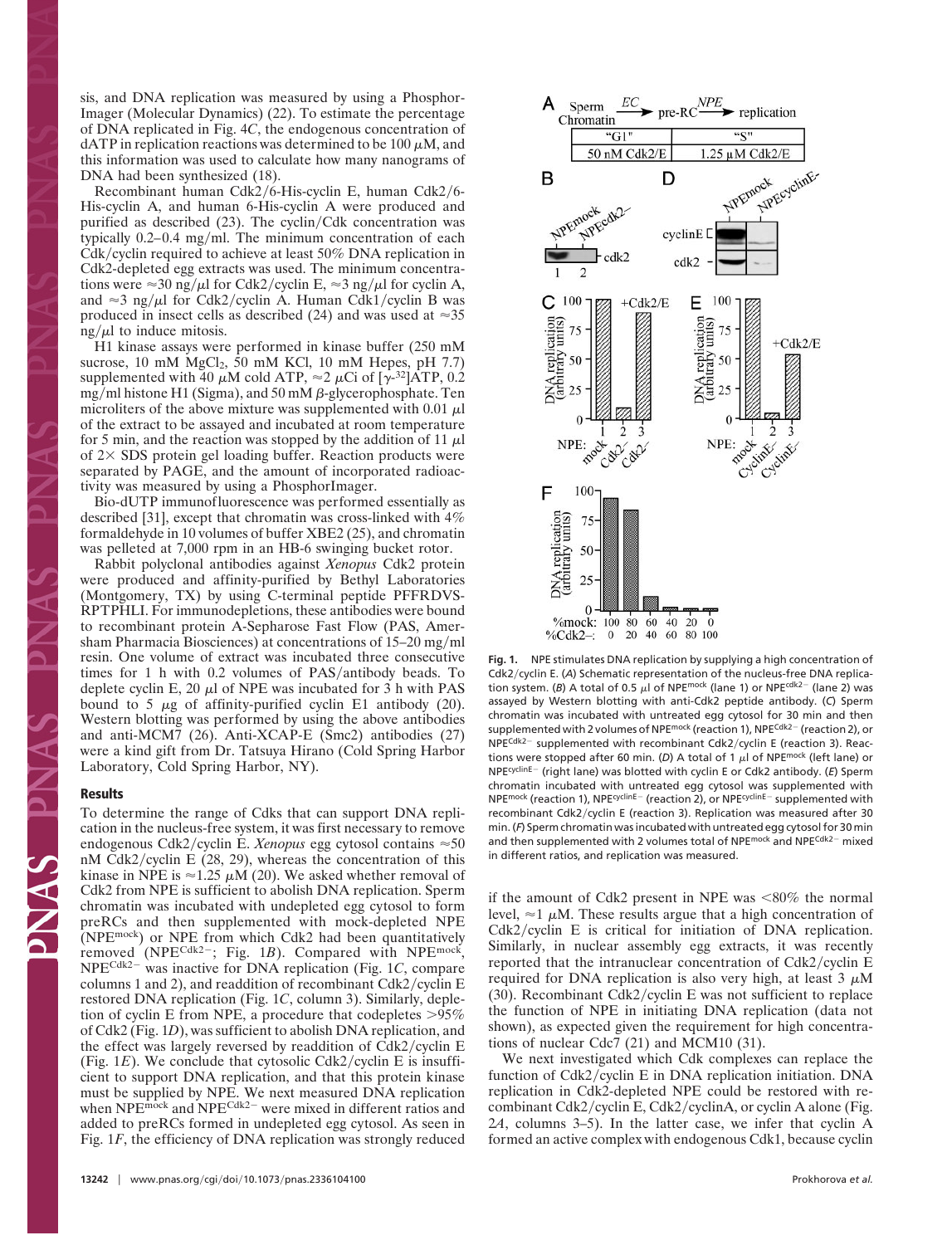

**Fig. 2.** Cdk1/cyclin B can support DNA replication. (A) Sperm chromatin was incubated with untreated egg cytosol and then supplemented with NPE<sup>mock</sup> (reaction 1) or NPE<sup>Cdk2-</sup> (reactions 2–6). NPE in reactions 3–6 was supplemented with recombinant Cdk2/cyclin E, cyclin A, Cdk2/cyclin A, and Cdk1/ cyclin B, respectively. (*B*) Recombinant Cdk2/cyclin E, Cdk2/cyclin A, cyclin A, or Cdk1/cyclin B was added to NPE<sup>Cdk2-</sup> as in  $A$ , and the equivalent of 0.01  $\mu$ l of each NPE/Cdk/cyclin mixture (reactions 3-6), as well as NPE<sup>mock</sup> (reaction 1), NPECdk2- alone (reaction2), or crude egg extract arrested in metaphase (reaction 7), was assayed for total H1 kinase activity.

A did not restore DNA replication when Cdk1 was also immunodepleted with an antipeptide antibody (data not shown). Importantly, we found that recombinant  $Cdk1/cyclin B$  also fully restored DNA replication in Cdk2-depleted NPE (Fig. 2*A*, column 6). We assayed histone H1 kinase activity of the various recombinant Cdks after addition to  $NPE^{Cdk2-}$  at the same concentrations that were used for replication rescue experiments in Fig. 2A. The total H1 kinase activity in NPE<sup>Cdk2-</sup> was  $\approx$ 3-fold lower than in NPEMock (Fig. 2*B*, compare 1 and 2), indicating that the majority of H1 kinase activity in total extract is Cdk2-dependent. Addition of Cdk2/cyclin E, Cdk2/cyclin A, cyclin A alone, or Cdk1/cyclin B to  $NPE^{Cdk2-}$  each resulted in similar levels of H1 kinase activity that were comparable to the level seen in mitotically arrested extracts (Fig. 2*B*, columns 3–7). Therefore, the concentration of  $Cdk1/cyclin B$  that normally exists in mitosis can support DNA replication in the context of our nucleus-free egg extracts.

The observation that Cdk1/cyclin A and Cdk1/cyclin B can support DNA replication raises the question of whether DNA replication can take place in mitosis, the time when these kinases are most active. To begin to address this issue, we asked whether mitotic chromatin structure might represent a barrier to DNA replication; therefore, we carried out the experiment outlined in Fig. 3*A*. Sperm chromatin was incubated with interphase egg cytosol to form preRCs. Subsequently, we added cyclin A or  $Cdk1/cyclin B$  to induce mitosis, or buffer as a control. Within 20 min, the chromatin was condensed (Fig. 3*A*) and the condensin SMC2/XCAP-E was bound to the sperm (Fig. 3*B* and ref. 27). Importantly, preRCs persisted on the mitotic chromatin, as evidenced by the continued presence of MCM7 (Fig. 3*B*). At this stage, DNA replication had not begun because NPE was lacking. When NPE was added, both control chromatin and mitotic chromatin underwent DNA replication (Fig. 3*C*). Unexpectedly, in the presence of mitotic Cdks, DNA replication was completed after only 7 min, whereas in the control, it lasted at least 30 min, as is customary in this system (20). It is presently unclear whether the increased rate of DNA synthesis was due to more initiation events or faster replication fork progression. In the experiment shown in Fig. 3*C*, we carefully measured the amount of input DNA replicated (see *Materials and Methods*), and in the presence of M-Cdks it approached 100%. The same result was obtained if we used Cdk2-depleted NPE supplemented with Cdk1/cyclin B (data not shown), indicating that Cdk1/cyclin B can initiate DNA replication on precondensed chromatin. Fresh sperm



**Fig. 3.** Mitotic chromatin can replicate. Sperm chromatin was incubated with untreated egg cytosol to form preRCs, then buffer, cyclin A, or Cdk1/ cyclin B was added. After an additional 20 min, reactions were supplemented with 2 volumes of NPE treated with buffer or the appropriate Cdk. (*A*) Chromatin samples were withdrawn immediately before NPE addition. After staining with Hoechst, the chromatin was examined under UV illumination. (*B*) Chromatin was isolated immediately before NPE addition, and chromatinbound proteins were analyzed by Western blotting by using anti-XCAP-E and MCM7 antibodies. (*C*) DNA replication was measured 7 and 30 min after NPE addition. The percentage of input DNA replicated was measured (see *Materials and Methods*) and graphed.

chromatin added after the first round of DNA replication underwent rapid and complete condensation, demonstrating that the Cdk1/cyclin B added at the start of DNA replication was still active (data not shown). Therefore, preRCs bound to chromatin that is functionally in mitosis are able to undergo replication initiation, and replication forks are able to move efficiently through condensed chromatin in the continued presence of high Cdk1/cyclin B activity.

It is important to note that it was critical to establish preRCs on chromatin before it was rendered mitotic. Thus, if cyclin A or Cdk1/cyclin B was added to egg cytosol *before* sperm chromatin, no DNA replication was observed upon addition of NPE (data not shown), as expected because high concentrations of Cdk activity are inhibitory for *de novo* preRC assembly (32, 33). Therefore, as for DNA replication in S phase, DNA replication in mitotic extracts is totally dependent on preRCs that were previously assembled in a  $G_1$ -like environment that lacks high Cdk activity.

We investigated how the passage of a DNA replication fork might affect the structure of highly compacted mitotic chromatin. As in Fig. 3, sperm was first incubated in egg cytosol to form preRCs, Cdk1/cyclin B was then added to induce mitosis, and, finally, NPE was added to initiate DNA replication. We found that, 2 min after addition of NPE, the chromatin decondensed visibly (Fig. 4, compare *A* and *B*), and the effect depended on the initiation of DNA replication because it was blocked when geminin was present during the initial incubation of the sperm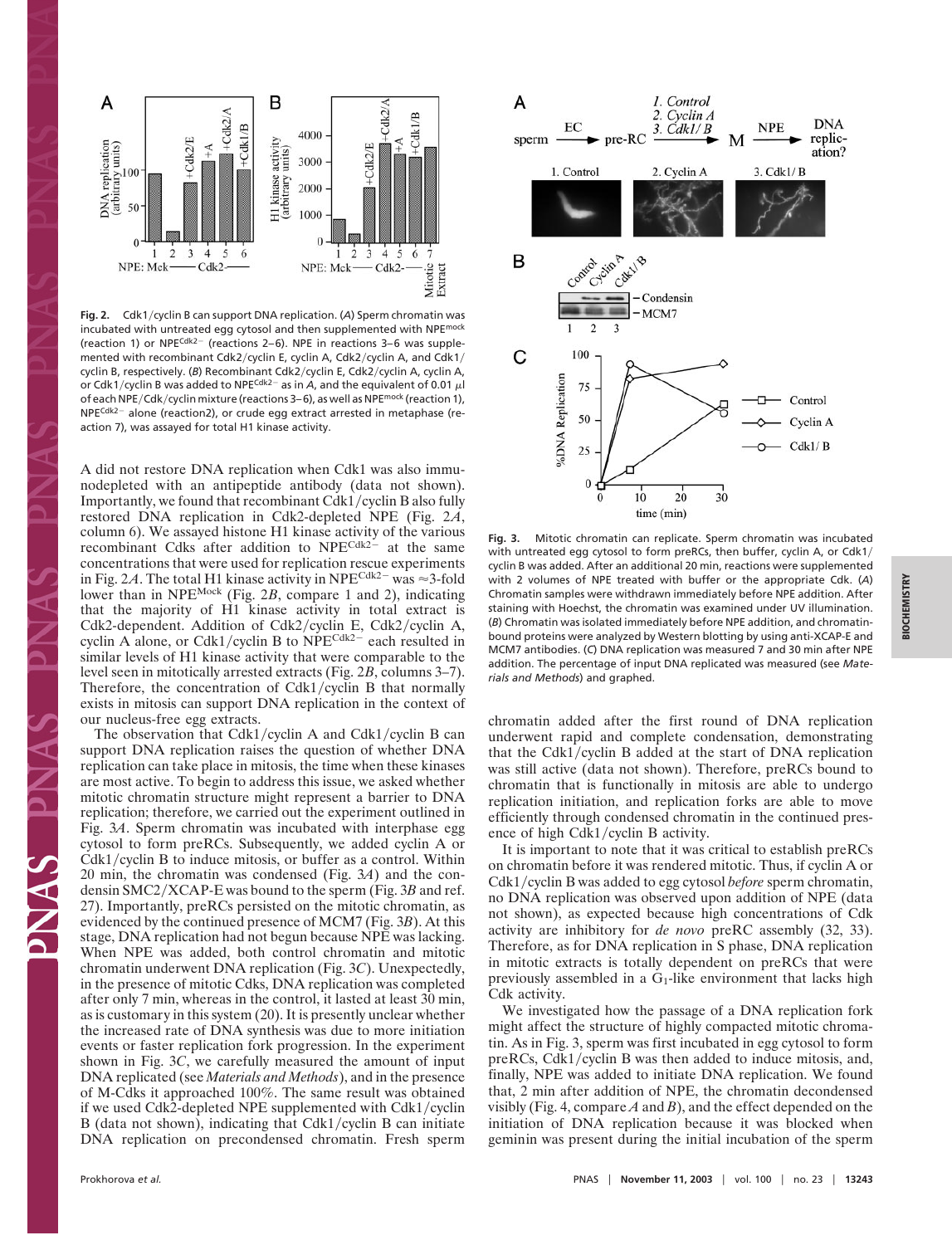

**Fig. 4.** Mitotic chromatin decondenses temporarily during DNA replication. Sperm chromatin was incubated with egg cytosol containing (*C*, *G*, *E*, *I*, *K*, and *M*) or lacking (B, F, D, H, J, and L) geminin for 20 min. Subsequently, Cdk1/cyclin B was added to render the chromatin mitotic. After 40 min, reactions were supplemented with 2 volumes of NPE containing (D, E, H, and I) or lacking (B, C, F, G, and J-M) 50  $\mu$ g/ml aphidicolin. Some reactions contained bio-dUTP (J-M). Samples were withdrawn before (*A*), 2 min after (*B*–*E*), 10 min after (*F*–*I*), or 30 min after (*J*–*M*) NPE addition. Samples were stained with Hoechst (*A*–*K*) or with fluorescently labeled streptavidin (*L* and *M*) and visualized.

with egg cytosol (Fig. 4*C*). Although some chromatin looks decondensed in Fig. 4*C*, it is merely out of focus (data not shown). By 10 min after the addition of NPE, when incorporation of radioactive dATP had plateaued (Fig. 3*C*), the chromatin resumed its condensed state (Fig. 4*F*). Recondensation at the 10-min time point depended on completion of DNA replication because when NPE contained aphidicolin to block DNA synthesis, chromatin decondensed and never recondensed (Fig. 4 *D* and *H*). The highly decondensed state observed after a 10-min incubation with aphidicolin was not a nonspecific effect of aphidicolin because chromatin remained fully condensed when the reaction also contained geminin (Fig. 4 *E* and *I*). Also, failure to recondense in aphidicolin was not due to checkpointmediated down-regulation of Cdk1 activity, because decondensation was observed when aphidicolin was added together with 5 mM caffeine (K.M. and J.C.W., unpublished results), which inhibits ATM and ATR checkpoint kinases (34). Together, these experiments show that DNA replication leads to a significant decondensation of chromatin. The fact that all of the chromatin on the slide undergoes decondensation (Fig. 4 *B*, *D*, and *H*) indicates that all of the DNA underwent replication initiation. Finally, the data argue that replication-mediated decondensation is reversible, because the chromatin recondenses when DNA replication is complete (Fig. 4*F*). To further prove that chromatin recondenses after DNA replication, we performed DNA replication as in Fig. 4 *B*,  $C$ ,  $F$ , and  $G$ , but we included biotinylated dUTP (bio-dUTP). In this case, the condensed chromatin that reappears after incubation with NPE was labeled with bio-dUTP (Fig. 4*L*), but not when DNA replication was blocked with geminin (Fig. 4*M*). Thus, mitotic chromatin decondenses during DNA replication, after which it quickly recondenses.

## **Discussion**

In budding and fission yeast, mitotic B-type Cdks have S phase-promoting activity (6–8). By contrast, in metazoans, only Cdk2/cyclin E, Cdk2/cyclin A, and Cdk1/cyclin A have been shown to support DNA replication (15, 16), whereas Cdk1/cyclin B was reported not to possess this activity (14, 16). Using a nucleus-free DNA replication system derived from *Xenopus* egg extracts, we show here that  $Cdk1/cyclin B$  also can support  $DNA$ replication. Therefore, in metazoans as in yeast, Cdks that act late in the cell cycle are able to catalyze events that normally occur earlier. The converse does not appear to be true, because high concentrations of Cdk2/cyclin E do not induce mitosis (16). This hierarchy is likely designed to prevent premature mitosis during S phase. Our findings suggest that the previous failure to uncover the DNA replication activity of  $Cdk1/cyclin B$  was most likely due to Cdk1/cyclin B-mediated nuclear envelope breakdown, a key requirement for DNA replication in nuclear assembly egg extracts. Indeed, after completion of our studies, a report using nuclear assembly extracts showed that intermediate levels of  $Cdk1/cyclin B$  that do not lead to nuclear envelope breakdown can drive DNA replication (35). Interestingly, it was recently shown that certain cancer cells are able to proliferate in the absence of Cdk2 activity (36). Our results suggest that DNA replication in these Cdk2-deficient cells may be stimulated by Cdk1/cyclin A and/or Cdk1/cyclin B.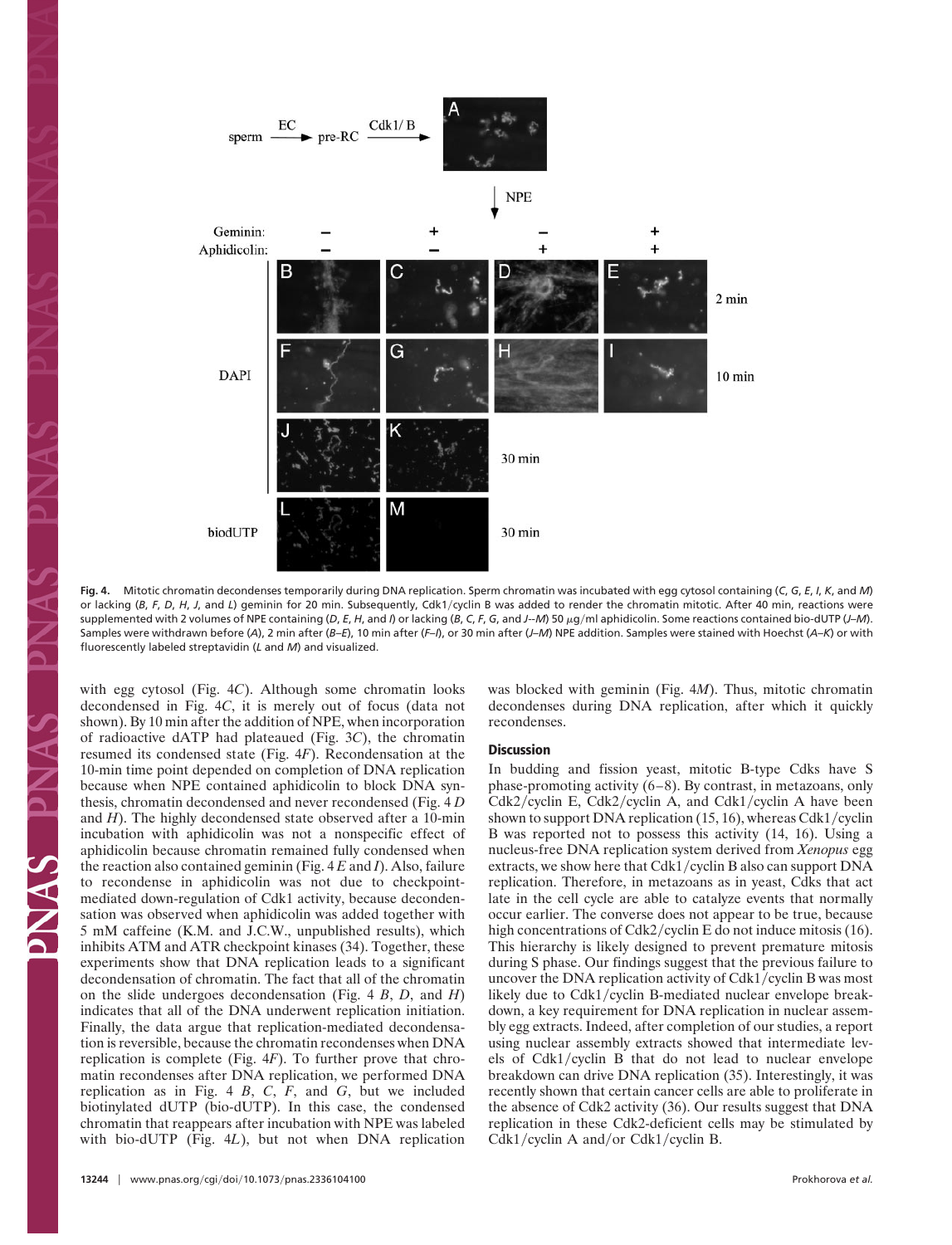$Cdk1/cyclin A$  and  $Cdk1/cyclin B$  drive the dramatic changes in cellular structure and function observed in mitosis by adding stimulatory and inhibitory phosphates to numerous proteins. For example, phosphorylation by Cdk1/cyclin B leads to activation of the condensin complex (37). Phosphorylated condensin binds to chromatin, causing chromosome compaction by means of a mechanism that may involve positive supercoiling of DNA (27, 38). In contrast, phosphorylation by Cdk1/cyclin B inhibits the function of the nuclear lamins, leading to nuclear envelope breakdown (39). Notably, the high concentrations of Cdk1 cyclin B present in mitosis are inhibitory for transcription, insuring that certain types of metabolism are not allowed in mitosis (ref. 40 and references therein). In contrast, we found that when chromatin containing preRCs is driven into a mitotic state with Cdk1/cyclin B or cyclin A, the preRCs are subsequently able to undergo initiation, and a complete round of chromosomal DNA replication ensues in the continuous presence of high mitotic Cdk activity. Therefore, once a preRC has been established, neither the initiation step nor the elongation step of DNA replication appears to be inhibited by condensed chromatin structure. Importantly, Cdk1/cyclin B leads to hyperphosphorylation of many DNA replication factors in egg extracts, including MCM4 and RPA (ref. 32 and our unpublished results), but these phosphorylation events do not appear to be inhibitory for DNA replication. Therefore, unlike transcription, the mitotic state is not inhibitory for DNA replication. It is important to emphasize that DNA replication in mitotic extracts depends on already established preRCs, indicating that it obeys cell cycle control mechanisms that limit DNA replication to a single round per cell cycle.

The question arises of whether DNA replication can take place in mitosis under physiological conditions and, if so, whether this ever happens in cells. In budding yeast arrested in mitosis with nocodozole, transient lowering of Cdk levels leads to reassembly of preRCs, origin firing, and a complete round of DNA replication (41). In *Xenopus* egg extracts, the initiation and elongation steps of DNA replication require a transport-competent nuclear envelope (17, 19, 20, 42, 43). Therefore, once the nuclear envelope has broken down in mitosis, DNA replication is not expected to occur. In our experiments, we bypassed the requirement for a nuclear envelope through the addition of NPE. However, in somatic cells, the requirement for a nuclear envelope may be much less stringent. Johnson and Rao (44) showed that, when a cell in mitosis was fused with an S-phase cell, the S-phase nucleus underwent rapid envelope breakdown and premature chromosome condensation. Importantly, the condensed chromatin underwent significant levels of DNA replication. This observation shows that in somatic cells, a pseudomitotic state is compatible with DNA replication and that the nuclear envelope is not strictly required.

Assuming that DNA replication is possible in mitosis, does this normally occur? Inhibition of Cdk1 activity in somatic cells has no visible effect on DNA replication (11, 12), consistent with the observation that the vast majority of DNA replication takes

- 1. Bell, S. P. & Dutta, A. (2002) *Annu. Rev. Biochem.* **71,** 333–374.
- 2. McGarry, T. J. & Kirschner, M. W. (1998) *Cell* **93,** 1043–1053.
- 3. Mihaylov, I. S., Kondo, T., Jones, L., Ryzhikov, S., Tanaka, J., Zheng, J., Higa, L. A., Minamino, N., Cooley, L. & Zhang, H. (2002) *Mol. Cell. Biol.* **22,** 1868–1880.
- 4. Tada, S., Li, A., Maiorano, D., Mechali, M. & Blow, J. J. (2001) *Nat. Cell Biol.* **3,** 107–113.
- 5. Wohlschlegel, J. A., Dwyer, B. T., Dhar, S. K., Cvetic, C., Walter, J. C. & Dutta, A. (2000) *Science* **290,** 2309–2312.
- 6. Haase, S. B. & Reed, S. I. (1999) *Nature* **401,** 394–397.
- 7. Fisher, D. L. & Nurse, P. (1996) *EMBO J.* **15,** 850–860.
- 8. Amon, A., Irniger, S. & Nasmyth, K. (1994) *Cell* **77,** 1037–1050.
- 9. Ohtsubo, M., Theodoras, A. M., Schumacher, J., Roberts, J. M. & Pagano, M. (1995) *Mol. Cell. Biol.* **15,** 2612–2624.

place in S phase. However, execution of anaphase with any unreplicated DNA leads to chromosome breakage (mitotic catastrophe); therefore, we find appealing the possibility that if any origins fail to initiate replication in S phase, they could still do so in mitosis through the action of Cdk1/cyclin A and/or Cdk1/cyclin B. Similarly, if a replication fork does not complete duplication of its replicon in S phase, it could still do so in mitosis. The time between nuclear envelope breakdown and anaphase is highly variable, but on average it comprises  $\approx 40$  min (45), allowing a significant period for DNA replication. *A priori*, replication of small amounts of DNA in mitosis is not expected to disrupt chromosome segregation, as long as normal mitotic chromatin structure is reestablished before anaphase. We found that DNA replication caused significant decondensation of mitotic chromatin, as might be expected if proteins that compact DNA are displaced by the replication fork. However, the chromatin rapidly recondensed when DNA replication was complete, indicating that proper chromatin structure was restored. A potential complication of our model is that unreplicated DNA is thought to down-regulate Cdk1 activity (22). However, this effect has so far been observed only in the presence of DNA replication inhibitors and may not apply to small amounts of unreplicated DNA in an otherwise normal cell. Indeed, when the rate of DNA replication is reduced because of limited preRC assembly, yeast cells undergo anaphase with unreplicated DNA, leading to chromosome fragmentation (46). We envision that mitotic DNA replication probably occurs infrequently and involves small amounts of DNA at random locations. As such, detecting mitotic DNA replication with available techniques is expected to be difficult. However, if a protein inhibitor of DNA replication that acts after preRC assembly is identified in the future, one could ask whether its expression in mitosis increases the incidence of mitotic catastrophes and genomic instability.

### **Conclusion**

We have shown that  $Cdk1/cyclin B$  is just as active in promoting DNA replication as are Cdk2/cyclin E, Cdk2/cyclin A, and  $Cdk1/cyclin A$ , indicating that there is extensive overlap in the substrate specificity of these various Cdk/cyclin complexes. In addition, we show that biochemical changes brought about by M-Cdks, including chromosome condensation, pose no barrier to initiation events that occur after preRC formation or movement of the replication fork during elongation. Our results raise the possibility that the permissive window for DNA replication is longer than previously envisioned, extending from the  $G_1/S$ transition until the moment cells undergo anaphase.

We thank T. Hirano for the condensin antibody; Randy King for Cdk1/cyclin B; Tatsuro Takahashi and James Wohlschlegel for help with preparation of Cdk2/cyclin E; Anindya Dutta, Tatsuro Takahashi, Elaine Elion, and Christin Cvetic for comments on the manuscript; and Julian Blow and the members of our laboratory for helpful discussions. This work was supported by National Institutes of Health Grant GM62267 and a Burroughs Wellcome Career Award (to J.C.W.).

- 10. Pagano, M., Pepperkok, R., Verde, F., Ansorge, W. & Draetta, G. (1992) *EMBO J.* **11,** 961–971.
- 11. van den Heuvel, S. & Harlow, E. (1993) *Science* **262,** 2050–2054.
- 12. Girard, F., Strausfeld, U., Fernandez, A. & Lamb, N. J. (1991) *Cell* **67,** 1169–1179.
- 13. Fang, F. & Newport, J. W. (1991) *Cell* **66,** 731–742.
- 14. Jackson, P. K., Chevalier, S., Philippe, M. & Kirschner, M. W. (1995) *J. Cell Biol.* **130,** 755–769.
- 15. Chevalier, S., Tassan, J. P., Cox, R., Philippe, M. & Ford, C. (1995) *J. Cell Sci.* **108,** 1831–1841.
- 16. Strausfeld, U. P., Howell, M., Descombes, P., Chevalier, S., Rempel, R. E., Adamczewski, J., Maller, J. L., Hunt, T. & Blow, J. J. (1996) *J. Cell Sci.* **109,** 1555–1563.
- 17. Newport, J. (1987) *Cell* **48,** 205–217.

ZNN.